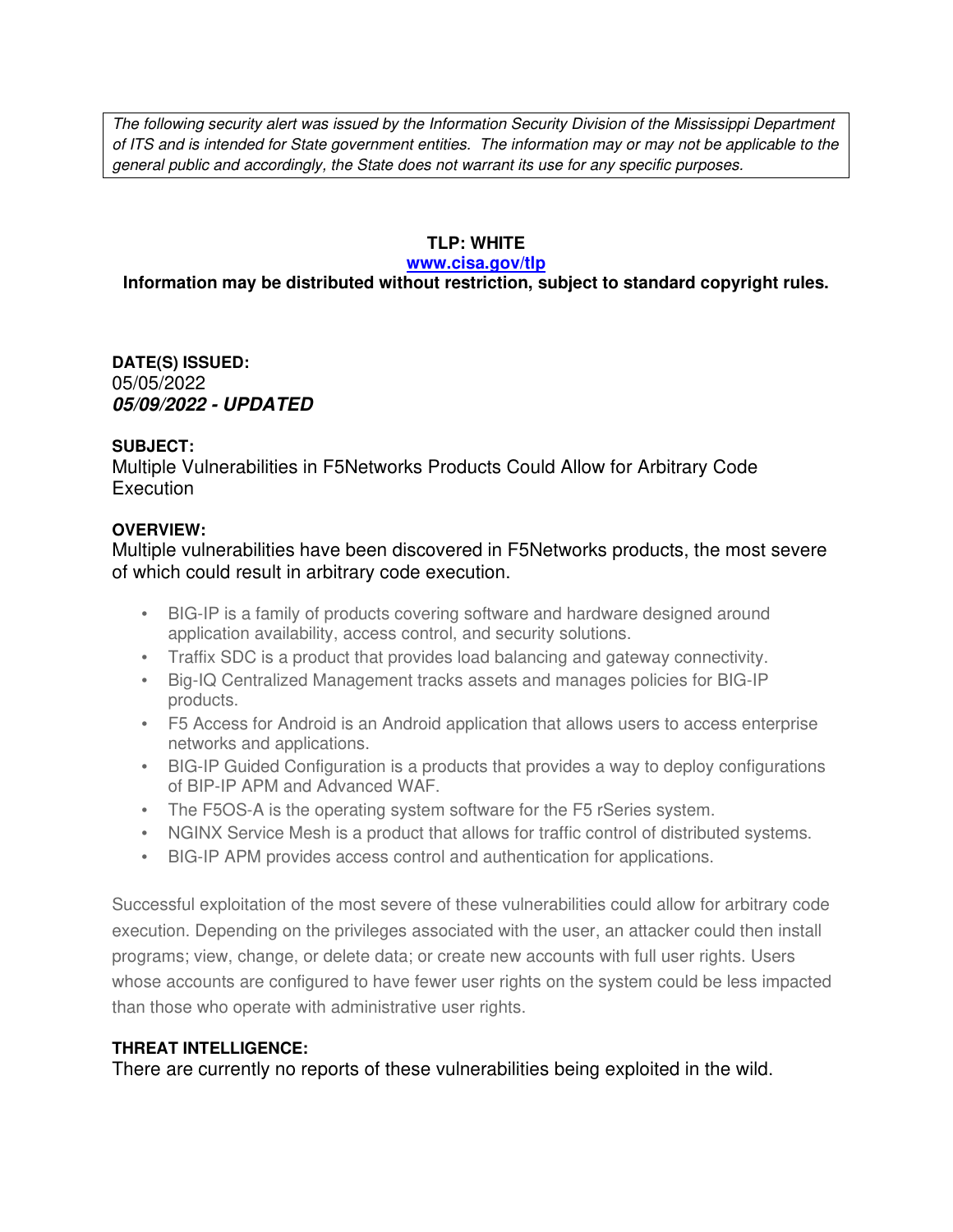# *May 9 – UPDATED THREAT INTELLIGENCE:*

# *BleepingComputer has released an article indicating that there are working exploits for CVE-2022-1388 out in the wild.*

**SYSTEMS AFFECTED:**

- F5 BIG-IP 11.6.1 11.6.5
- F5 BIG-IP 12.1.0 12.1.6
- F5 BIG-IP 13.1.0 13.1.5
- F5 BIG-IP 14.1.0 14.1.4
- F5 BIG-IP 15.1.0 15.1.5
- F5 BIG-IP 16.1.0 16.1.2
- F5 Traffix SDC  $5.1.0 5.2.0$
- Big-IQ Centralized Management 8.0.0 -8.2.0
- Big-IQ Centralized Management 7.0.0 -7.1.0
- F5 F5OS-A 1.0.0
- F5 Access For Android 3.0.6 3.0.7
- NGINX Service Mesh 1.3.0 1.3.1
- BIG-IP Guided Configuration
- BIG-IP APM Clients 7.1.8 7.2.1

### **RISK:**

**Government:**

- Large and medium government entities: **High**
- Small government entities: **Medium**

#### **Businesses:**

- Large and medium business entities: **High**
- Small business entities: **Medium**

#### **Home users: Low**

### **TECHNICAL SUMMARY:**

Multiple vulnerabilities have been discovered in F5Networks products, the most severe of which could allow for remote code execution by an unauthenticated attacker with network access to the BIG-IP system through the management port and/or self IP addresses. Details of these vulnerabilities are as follows:

- A vulnerability in BIG-IP allows for remote code execution(CVE-2022-1388)
- A vulnerability in BIG-IP allows an authenticated user to run a limited set of commands (ping, traceroute, WOM diagnostics) (CVE-2022-1389)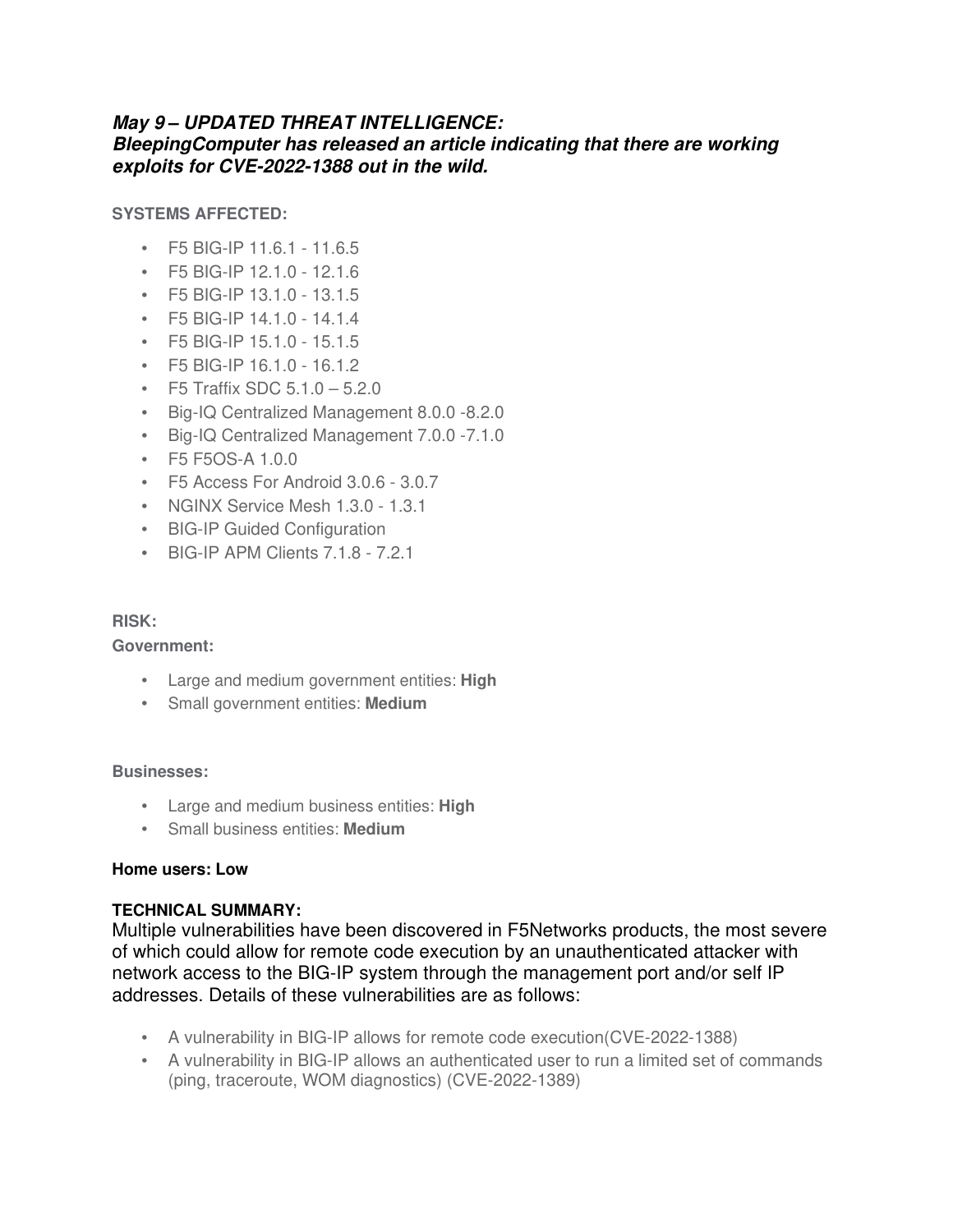- Multiple vulnerabilities in BIG-IP allow users to bypass Appliance mode restrictions (CVE-2022-25946, CVE-2022-27806, CVE-2022-26415)
- Multiple vulnerabilities in BIG-IP allow for XSS (CVE-2022-28707, CVE-2022-28716, CVE-2022-27878)
- Multiple vulnerabilities in BIG-IP allow for privilege escalation (CVE-2022-29263, CVE-2022-28714, CVE-2022-27634)
- Multiple vulnerabilities in BIG-IP allow for denial-of-service (CVE-2022-26372, CVE-2022-27189, CVE-2022-27230, CVE-2022-28691, CVE-2022-29491, CVE-2022-28705, CVE-2022-26890, CVE-2022-28701, CVE-2022-29473, CVE-2022-26370, CVE-2022- 26517, CVE-2022-28706, CVE-2022-28708, CVE-2022-26130, CVE-2022-29480, CVE-2022-29479, CVE-2022-27182, CVE-2022-27181, CVE-2022-1468)
- A vulnerability in BIG-IP allows for a SAD DNS attack (CVE-2022-26071)
- A vulnerability in BIG-IP allows for remote code execution by a privileged, authenticated attacker (CVE-2022-28695)
- Multiple vulnerabilities in BIG-IP allow for authentication bypass (CVE-2022-28859, CVE-2022-27659, CVE-2022-26340)
- Multiple vulnerabilities in BIG-IP allow for information disclosure (CVE-2022-27636, CVE-2022-26835, CVE-2022-29474)
- A vulnerability in F5 Access for Android allows for information disclosure (CVE-2022- 27875)
- A vulnerability in F5OS-A allows for information disclosure (CVE-2022-25990)
- A vulnerability in NGINX Service Mesh allows for authentication bypass that results in the attacker being able to affect traffic policies (CVE-2022-27495)
- Multiple vulnerabilities in Traffix SDC allow for XSS (CVE-2022-27662, CVE-2022- 27880)
- Multiple vulnerabilities in BIG-IQ Centralized Management allows for authentication bypass (CVE-2022-26340)
- Multiple vulnerabilities in BIG-IQ Centralized Management allows for denial of service (CVE-2022-29479)
- A vulnerability in BIG-IP APM Clients allows for information disclosure (CVE-2022- 27636)
- Multiple Vulnerabilities in BIG-IP APM Clients allow for privilege escalation (CVE-2022- 28714, CVE-2022-29263)
- Multiple Vulnerabilities in BIG-IP Guided Configuration allow for XSS (CVE-2022-27878, CVE-2022-27230)
- Multiple vulnerabilities in BIG-IP Guided Configuration allow users to bypass Appliance mode restrictions (CVE-2022-25946, CVE-2022-27806)

Successful exploitation of the most severe of these vulnerabilities could allow for arbitrary code execution. Depending on the privileges associated with the user, an attacker could then install programs; view, change, or delete data; or create new accounts with full user rights. Users whose accounts are configured to have fewer user rights on the system could be less impacted than those who operate with administrative user rights.

# **RECOMMENDATIONS:**

We recommend the following actions be taken: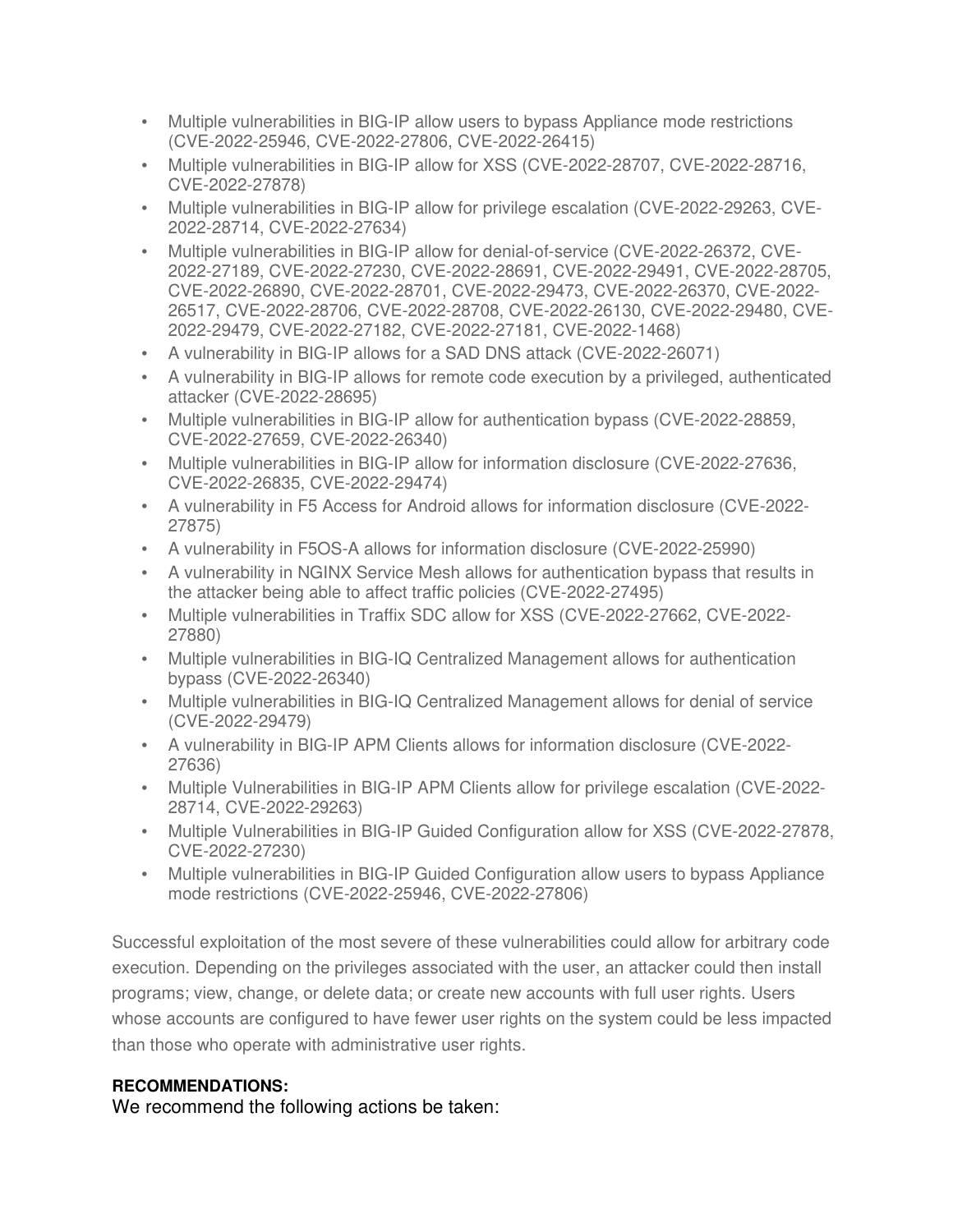- Apply appropriate patches or appropriate mitigations provided by F5 to vulnerable systems immediately after appropriate testing.
- Run all software as a non-privileged user (one without administrative privileges) to diminish the effects of a successful attack.
- Remind users not to visit un-trusted websites or follow links provided by unknown or untrusted sources.
- Inform and educate users regarding the threats posed by hypertext links contained in emails or attachments especially from un-trusted sources.
- Apply the Principle of Least Privilege to all systems and services

# **REFERENCES:**

**F5:**

https://support.f5.com/csp/article/K55879220

## **CVE:**

https://cve.mitre.org/cgi-bin/cvename.cgi?name=CVE-2022-1388 https://cve.mitre.org/cgi-bin/cvename.cgi?name=CVE-2022-1389 https://cve.mitre.org/cgi-bin/cvename.cgi?name=CVE-2022-1468 https://cve.mitre.org/cgi-bin/cvename.cgi?name=CVE-2022-25946 https://cve.mitre.org/cgi-bin/cvename.cgi?name=CVE-2022-25990 https://cve.mitre.org/cgi-bin/cvename.cgi?name=CVE-2022-26071 https://cve.mitre.org/cgi-bin/cvename.cgi?name=CVE-2022-26130 https://cve.mitre.org/cgi-bin/cvename.cgi?name=CVE-2022-26340 https://cve.mitre.org/cgi-bin/cvename.cgi?name=CVE-2022-26370 https://cve.mitre.org/cgi-bin/cvename.cgi?name=CVE-2022-26372 https://cve.mitre.org/cgi-bin/cvename.cgi?name=CVE-2022-26415 https://cve.mitre.org/cgi-bin/cvename.cgi?name=CVE-2022-26517 https://cve.mitre.org/cgi-bin/cvename.cgi?name=CVE-2022-26835 https://cve.mitre.org/cgi-bin/cvename.cgi?name=CVE-2022-26890 https://cve.mitre.org/cgi-bin/cvename.cgi?name=CVE-2022-27181 https://cve.mitre.org/cgi-bin/cvename.cgi?name=CVE-2022-27182 https://cve.mitre.org/cgi-bin/cvename.cgi?name=CVE-2022-27189 https://cve.mitre.org/cgi-bin/cvename.cgi?name=CVE-2022-27230 https://cve.mitre.org/cgi-bin/cvename.cgi?name=CVE-2022-27495 https://cve.mitre.org/cgi-bin/cvename.cgi?name=CVE-2022-27634 https://cve.mitre.org/cgi-bin/cvename.cgi?name=CVE-2022-27636 https://cve.mitre.org/cgi-bin/cvename.cgi?name=CVE-2022-27659 https://cve.mitre.org/cgi-bin/cvename.cgi?name=CVE-2022-27662 https://cve.mitre.org/cgi-bin/cvename.cgi?name=CVE-2022-27806 https://cve.mitre.org/cgi-bin/cvename.cgi?name=CVE-2022-27875 https://cve.mitre.org/cgi-bin/cvename.cgi?name=CVE-2022-27878 https://cve.mitre.org/cgi-bin/cvename.cgi?name=CVE-2022-27880